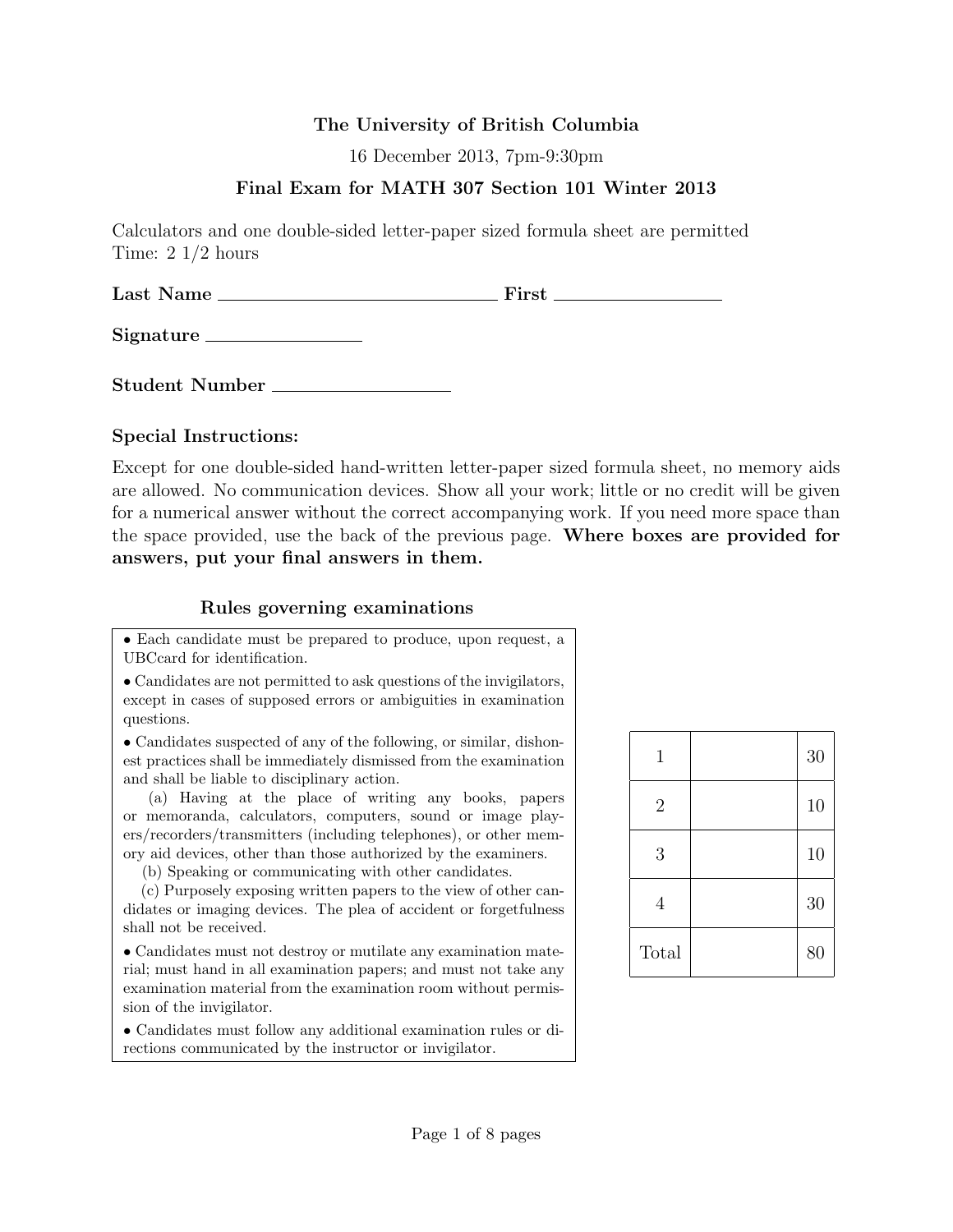[30] 1. Short answer:

- (a) What four conditions does a cubic spline satisfy at each data point  $(x_i, y_i)$ ?
- (b) Write down the linear system required to compute the quadratic function passing through the points  $(3, 5), (-1, 5), (1, 3)$ .
- (c) Calculate the inner products and norms for the following:

(i) The vectors 
$$
\begin{bmatrix} 1 \\ 2 \\ -1 \end{bmatrix}
$$
 and  $\begin{bmatrix} -3 \\ 5 \\ -1 \end{bmatrix}$ ,  
(ii) The vectors  $\begin{bmatrix} 1+i \\ 3-i \end{bmatrix}$  and  $\begin{bmatrix} 2-2i \\ 4+3i \end{bmatrix}$ ,

(iii) The functions  $e^{3it}$  and  $e^{-it}$  for  $-\pi \leq t \leq \pi$ .

(d) Write down the integral you need to do to compute the Fourier coefficient  $c_1$  of the basis function  $e_1(t) = e^{2\pi i t}$  for the function  $f(t) = \sin(2\pi t)$ ,  $0 \le t \le 1$ . What is the value of coefficient  $c_2$ ?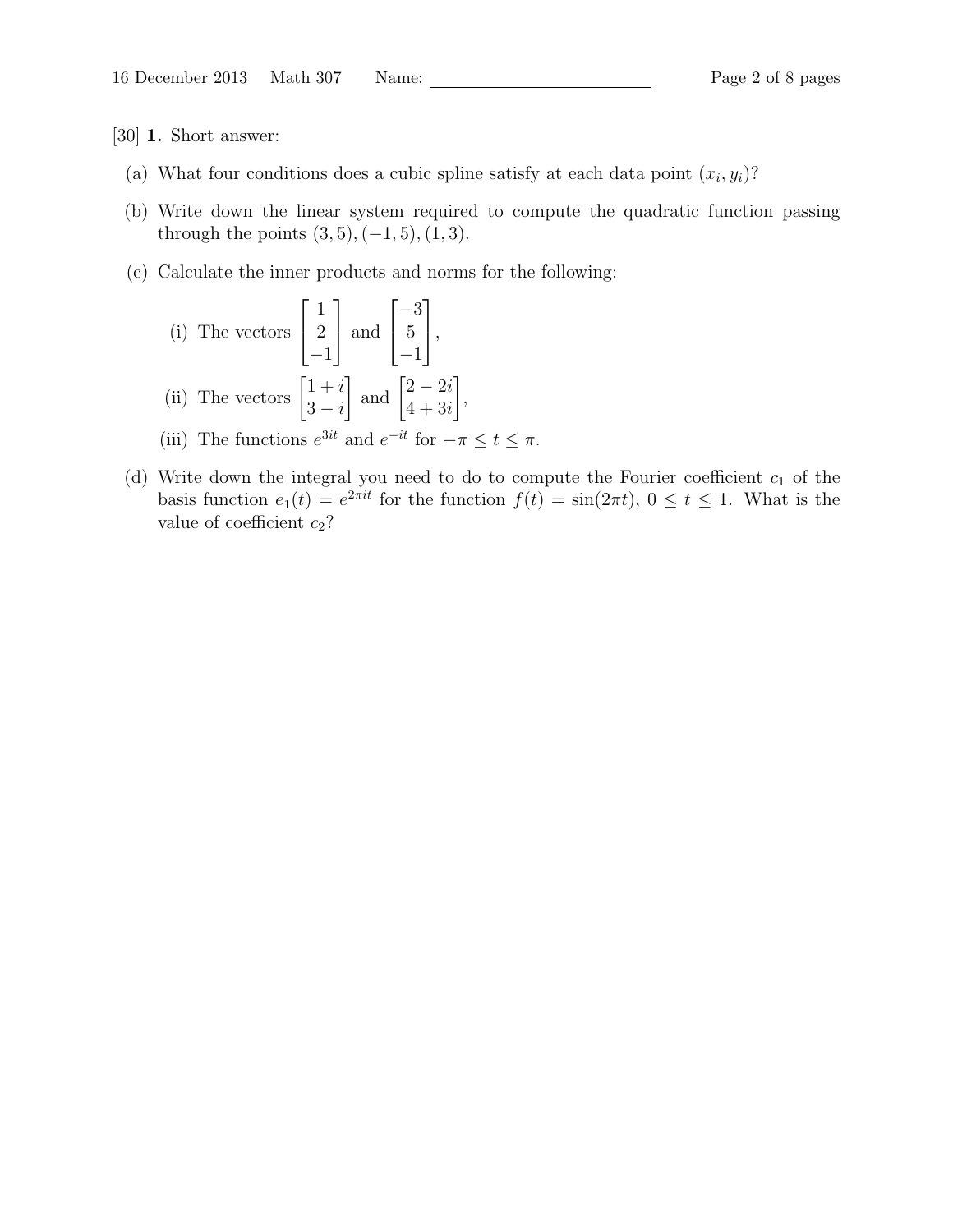# 1. continued

(e) Suppose  $B = A(A^T A)^{-1} A^T$  for some matrix  $A, x = [1, 1, 1, 1]^T$ , and

$$
Bx = \begin{bmatrix} 1 \\ 1 \\ 0 \\ 0 \end{bmatrix}.
$$

Compute Bx and  $B<sup>T</sup>x$  for  $x = [1, 1, 0, 0]<sup>T</sup>$ .

(f) Draw a graph showing the feasible set of the linear program

$$
\begin{cases}\n\text{minimize} & 3x + 4y \\
\text{subject to} & x + y \le 10, \quad x \le y, \quad x, y \ge 0\n\end{cases}
$$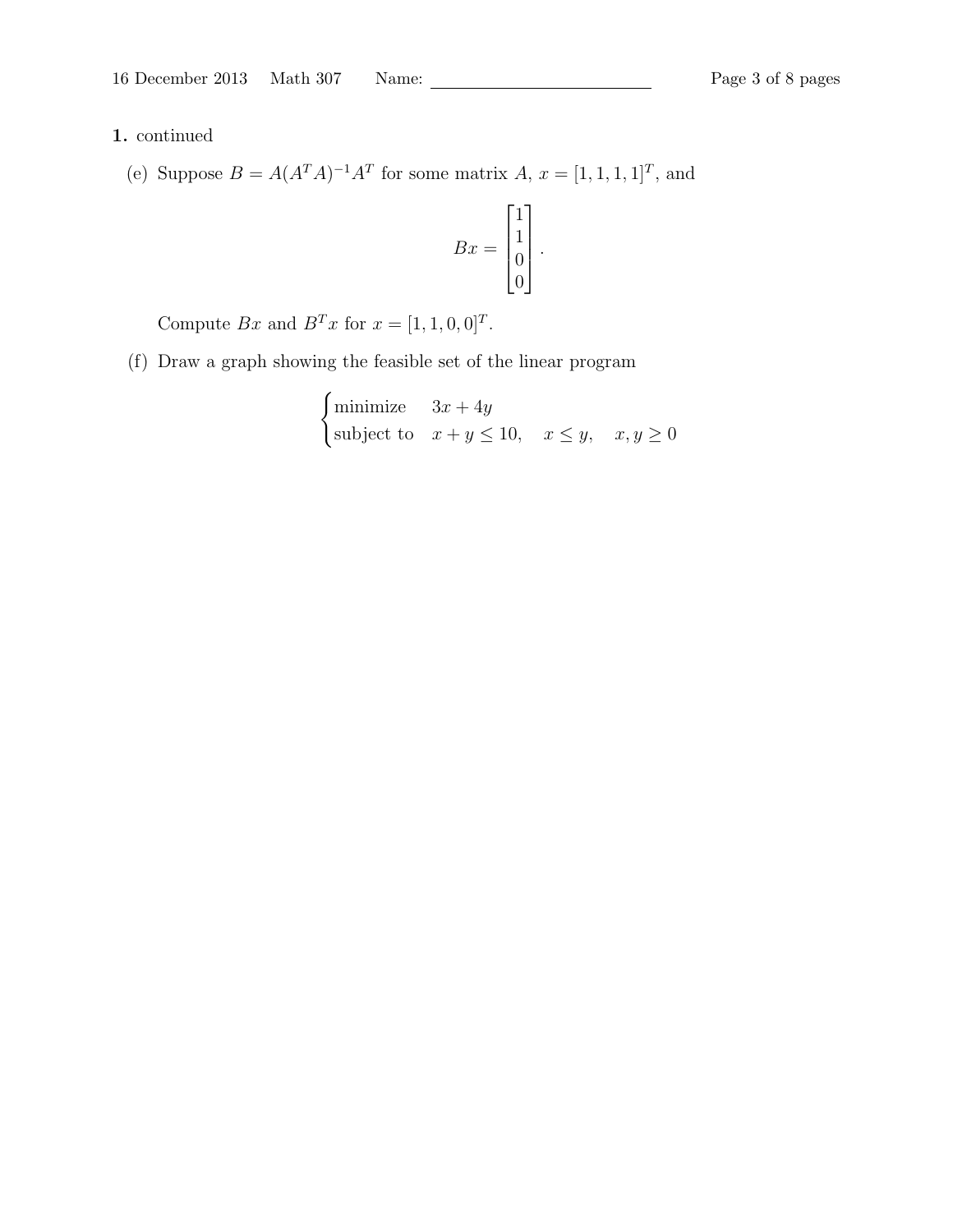#### 1. continued

- (g) Match each problem (P1-P4) to the most appropriate matrix factorization (F1-F5).
	- P1  $Ax = b$ , where the problem is overdetermined
	- P2  $Ax = b$ , where the problem is non-singular or underdetermined
	- P3  $Ax = \lambda x$ , A Hermetian
	- P4  $Ax = \lambda x$ , A square
	- F1  $A = LU$  $F2 A = C^T C$ F3  $A = SDS^{-1}$ F4  $A = QR$ F5  $D = A - B^T C^{-1} B$ F6  $A = QDQ^T$ F7  $A = UDV^T$ F8  $A = UDU^*$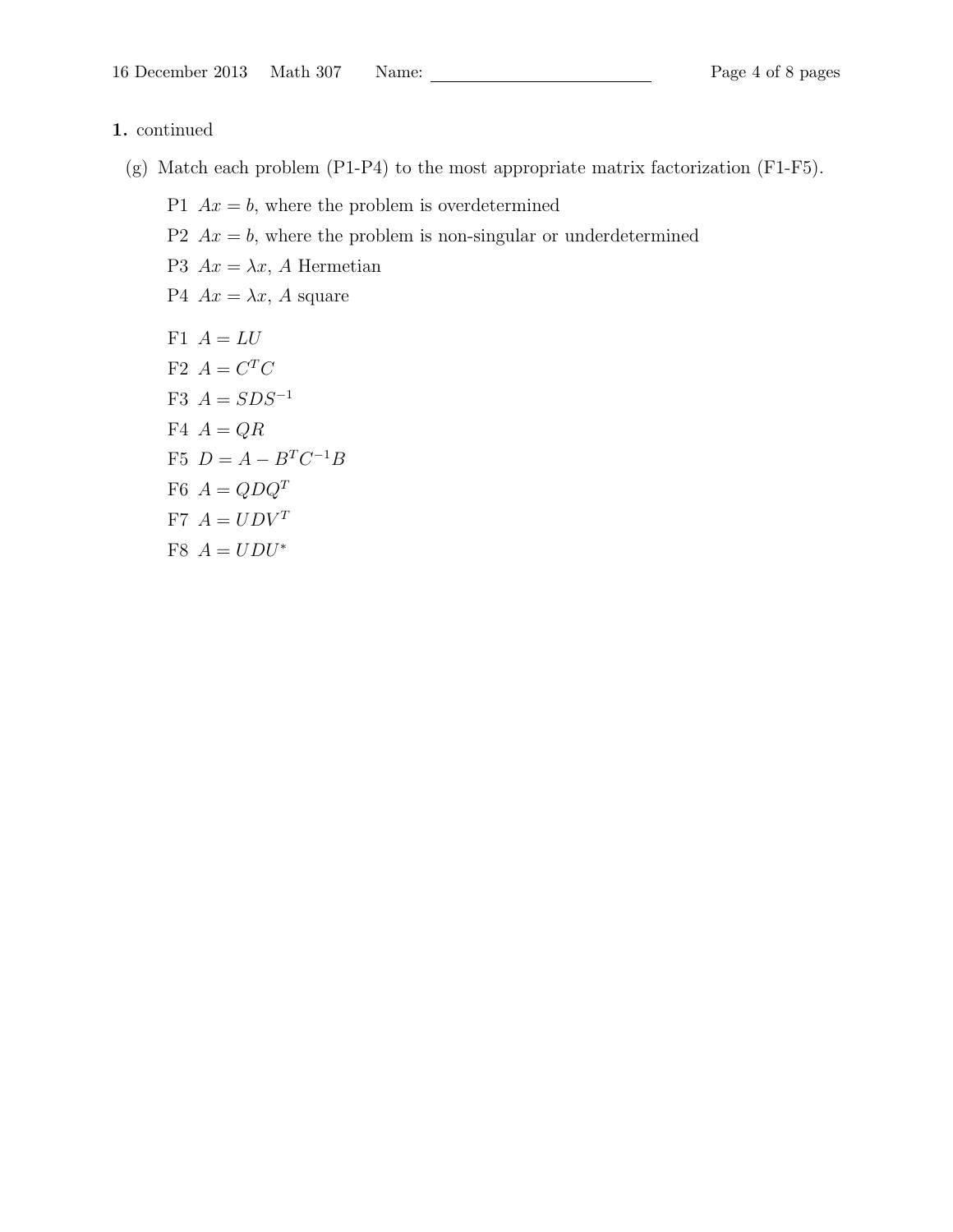[10] 2. Consider the recurrance relation

$$
x_{n+2} = (3/2)x_{n+1} - (1/2)x_n \tag{1}
$$

- (a) Write the transition matrix for this recurrance relation.
- (b) What is  $\lim_{n\to\infty}x_n$ :
	- (i) when  $x_0 = 1, x_1 = 1$ ,
	- (ii) when  $x_0 = 2, x_1 = 1$ ,
	- (iii) when  $x_0 = 3, x_1 = 2$ ,
	- (iv) when  $x_0 = p + 2q, x_1 = p + q$ .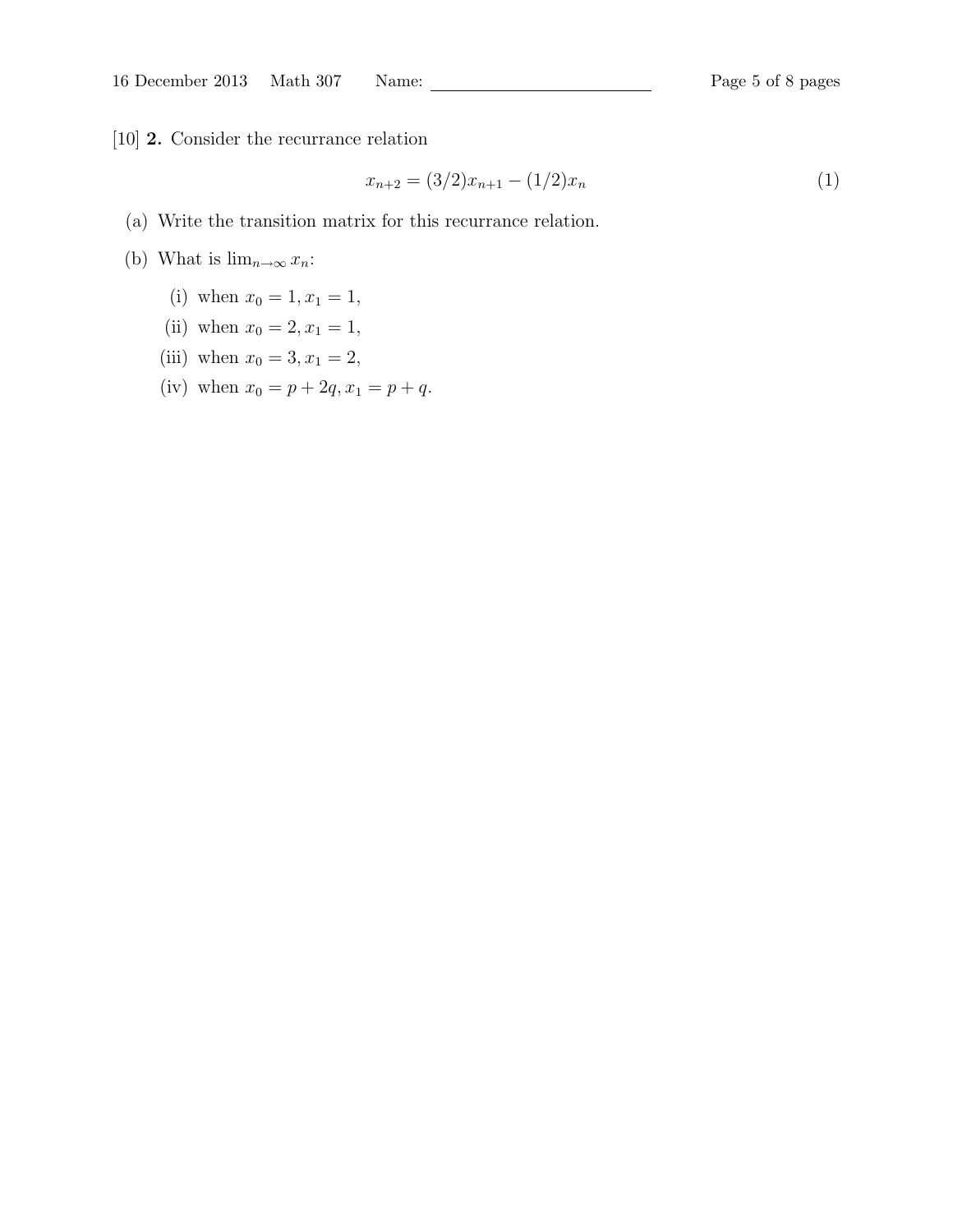[10] 3. Suppose, in addition to standard matrix-vector operations such as multiplication, transpose, addition, subtraction, multplication by a scalar, and so forth, you have a computer language implementing the following functions:

 $x = A \cdot b$ ; solves the *non-singular* linear system  $Ax = b$ 

 $[Q,R]=qr(A)$ ; computes the QR-factorization of matrix

- (a) Write down how you would use this computer language to solve a full-rank overdetermined system of equations by the QR-factorization. Annotate each line with a comment describing what the line does, and the line's time complexity.
- (b) Give two reasons to prefer solving least-squares problems by the QR-factorization over solving the normal equations.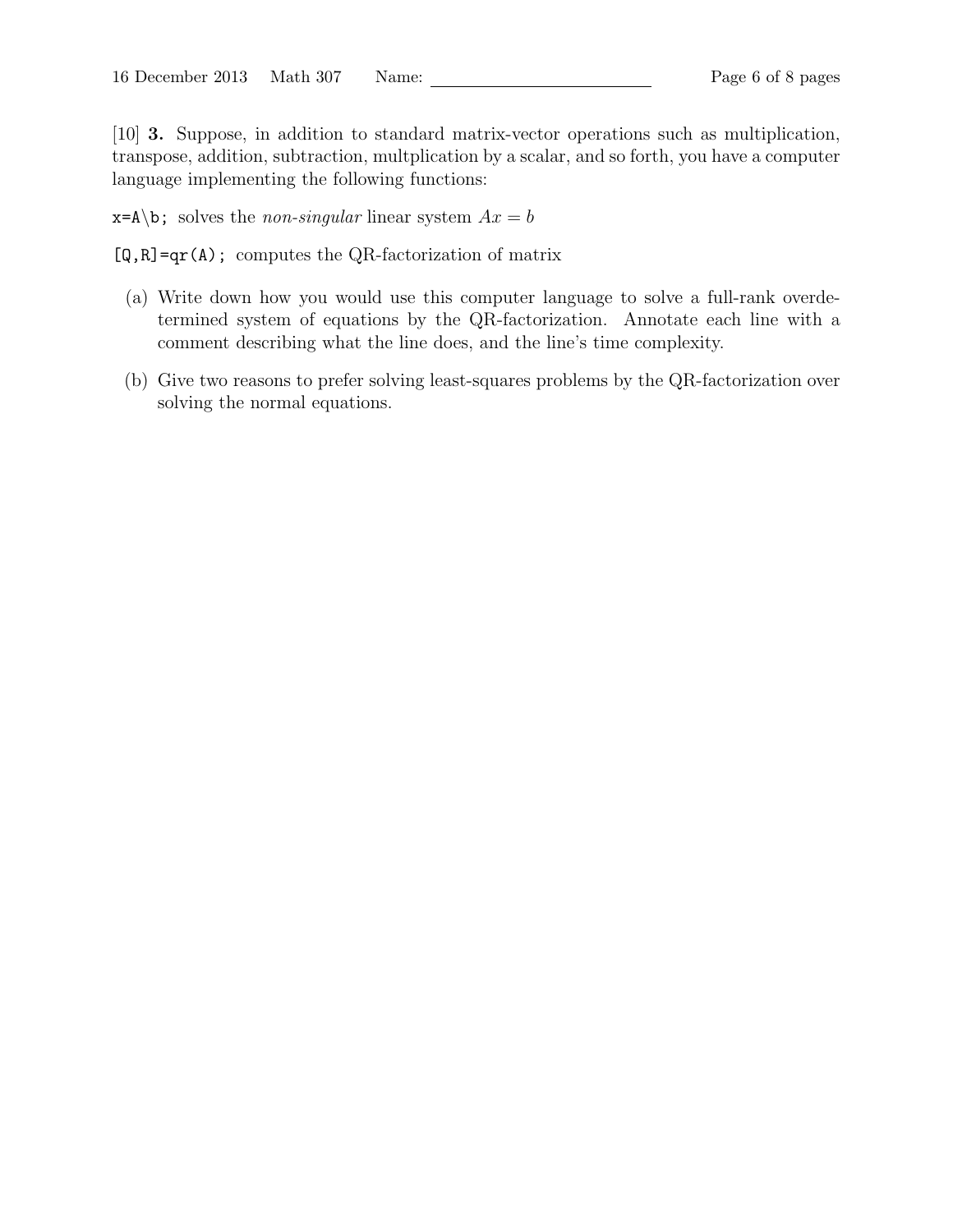[30] 4. Consider the node-edge incidence matrix

$$
D = \begin{bmatrix} -1 & 1 & 0 & 0 \\ 0 & -1 & 1 & 0 \\ 0 & 0 & -1 & 1 \\ 1 & 0 & 0 & -1 \\ 0 & -1 & 0 & 1 \\ -1 & 0 & 1 & 0 \end{bmatrix}
$$
 (2)

and its row-reduced forms:

$$
\text{rref}(D) = \begin{bmatrix} 1 & 0 & 0 & -1 \\ 0 & 1 & 0 & -1 \\ 0 & 0 & 1 & -1 \\ 0 & 0 & 0 & 0 \\ 0 & 0 & 0 & 0 \\ 0 & 0 & 0 & 0 \end{bmatrix}, \quad \text{rref}(D^T) = \begin{bmatrix} 1 & 0 & 0 & -1 & 0 & 1 \\ 0 & 1 & 0 & -1 & 1 & 1 \\ 0 & 0 & 1 & -1 & 1 & 0 \\ 0 & 0 & 0 & 0 & 0 & 0 \end{bmatrix}.
$$
 (3)

- (a) Compute the four subspaces for  $D$ : the nullspace, columnspace (also called range), rowspace and left-nullspace. What is the rank if D?
- (b) Draw the graph represented by  $D$ , numbering the edges and vertices corresponding with the row and column indices of D.
- (c) Set  $b = [-3, 2, -1, 2, 1, -1]^T$ . Show that  $Dx = b$  has at least one solution.